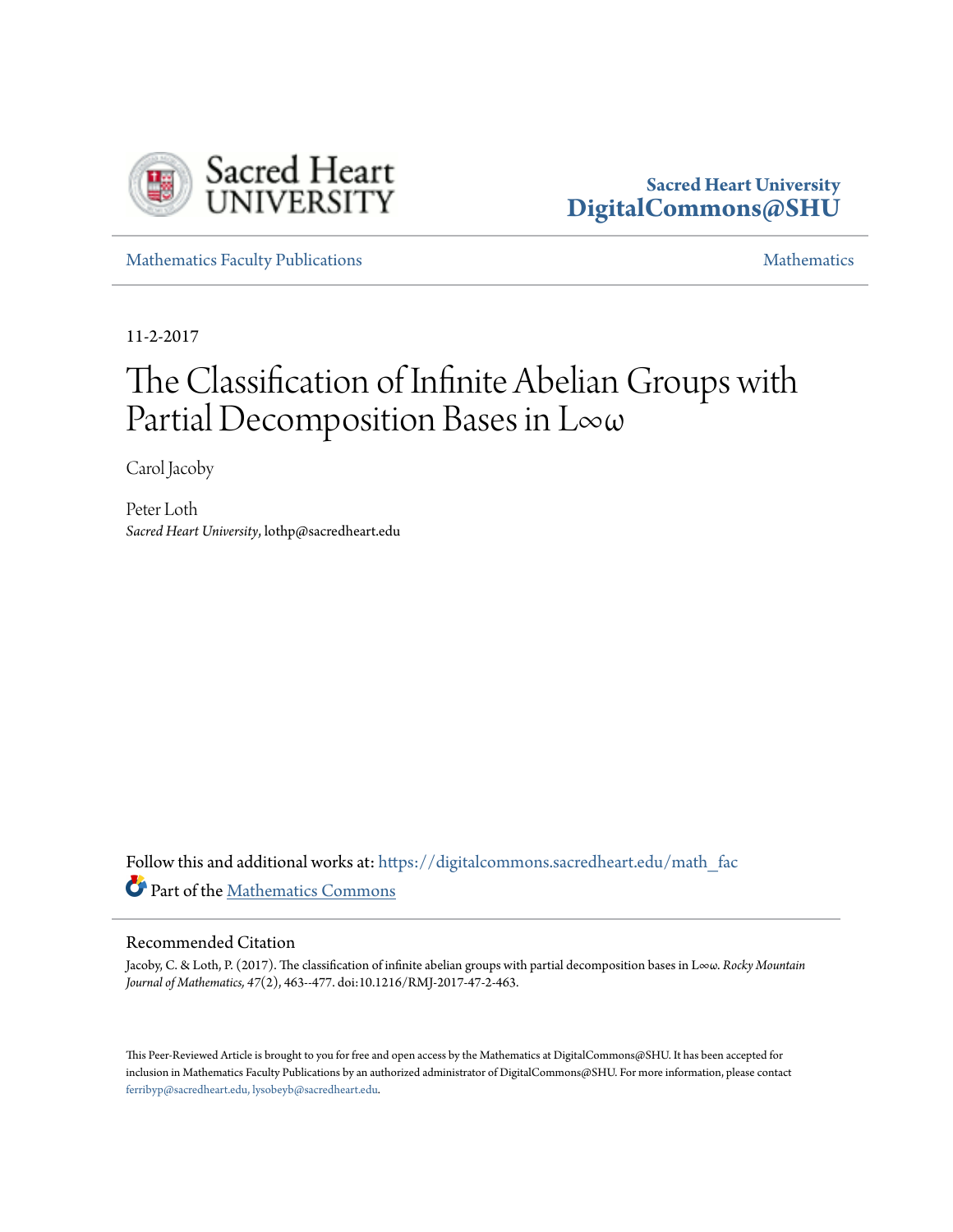## **THE CLASSIFICATION OF INFINITE ABELIAN GROUPS WITH PARTIAL DECOMPOSITION BASES IN** *L∞<sup>ω</sup>*

#### CAROL JACOBY AND PETER LOTH

ABSTRACT. We consider the class of abelian groups with partial decomposition bases, which includes groups classified by Ulm, Warfield, Stanton and others. We define an invariant and classify these groups in the language  $L_{\infty\omega}$ , or equivalently, up to partial isomorphism. This generalizes a result of Barwise and Eklof and builds on Jacoby's classification of local groups with partial decomposition bases in  $L_{\infty\omega}$ .

**1. Introduction.** This is the second of two papers based on a 1980 doctoral dissertation **[4]** that has not previously been published in a readily available form but has been the starting point for recent work, specifically  $[5, 6, 7, 8, 9, 10]$ . Independently, Göbel, et al.  $[3]$  explored the same topic and proved similar results. Here, we extend to the global case the local case covered in **[11]**. This paper corrects and clarifies the original and streamlines some of the proofs.

Ulm's theorem **[15]** defines invariants that classify countable torsion abelian groups up to isomorphism. Warfield **[17]** developed new invariants that, along with the Ulm invariants, serve to classify a class of local mixed abelian groups. This was extended to the global case by Stanton **[14]**. Barwise and Eklof **[1]** looked at the classification problem in the language  $L_{\infty}$  and classified all torsion abelian groups up to  $L_{\infty}$ <sup>2</sup>-equivalence using modified Ulm invariants.

The first author unified these two generalizations of Ulm's theorem by defining a class of groups that includes the Warfield groups and that may be classified in  $L_{\infty}$ , first addressing the local case [11].

DOI:10.1216/RMJ-2017-47-2-463 Copyright *©*2017 Rocky Mountain Mathematics Consortium

<sup>2010</sup> AMS *Mathematics subject classification.* Primary 03C52, 13C05, 20K21, Secondary 03E10, 20K25, 20K35.

*Keywords and phrases.* Partial decomposition basis, partial isomorphism, infinitary equivalence, Ulm-Kaplansky invariants, Warfield invariants.

Received by the editors on February 2, 2015, and in revised form on July 25, 2015.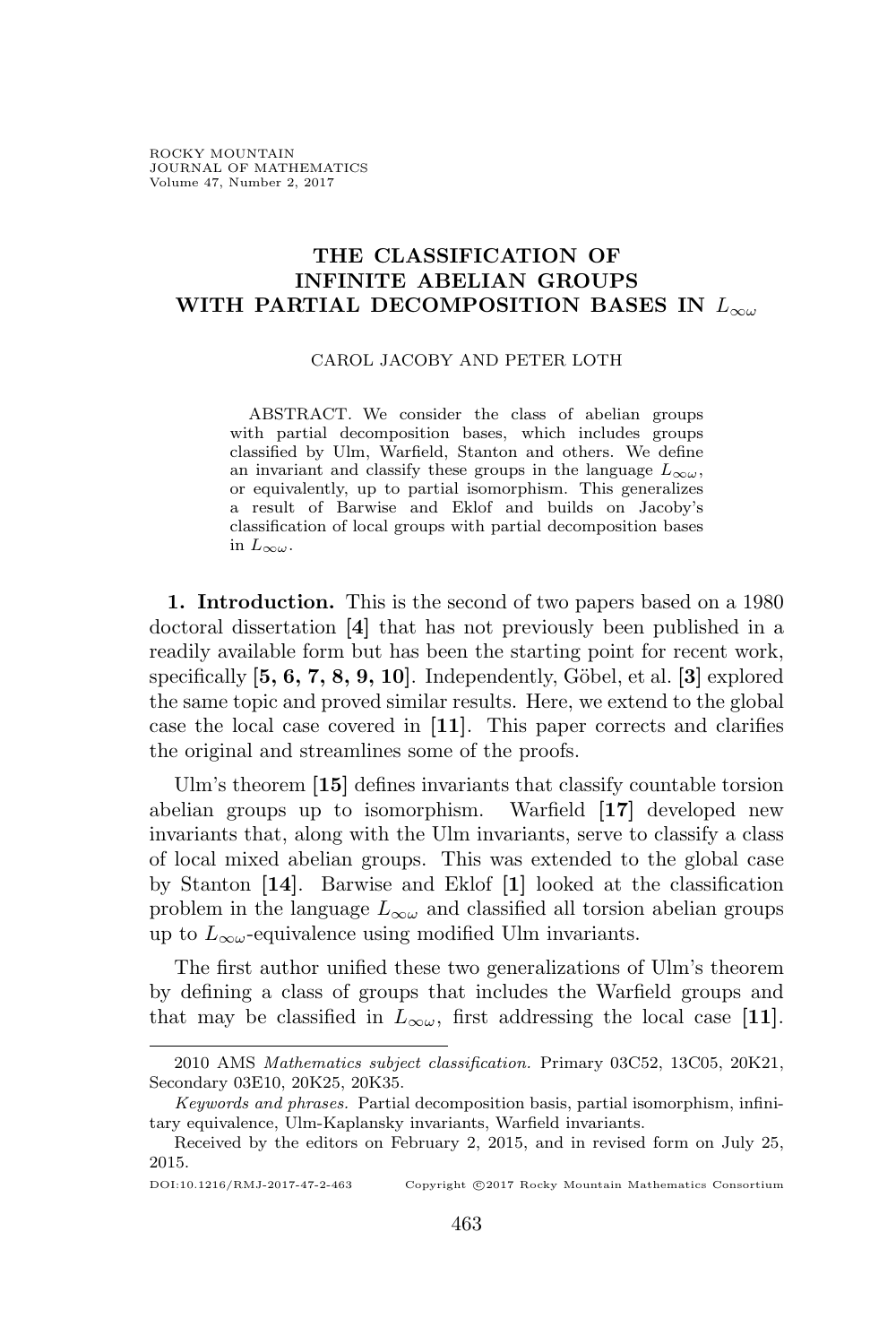The defining property of these groups is the existence of what we call a partial decomposition basis, a generalization of the concept of decomposition basis that is preserved under  $L_{\infty}$ -equivalence. This paper builds on the previous work to study this class of mixed abelian groups and to define invariants that classify these groups up to  $L_{\infty}$ equivalence.

Section 2 presents the background material, including the definitions of  $L_{\infty}$ , the Ulm invariants and decomposition basis. The third section reviews the concept of partial decomposition basis and defines the modified Warfield invariant  $\hat{w}$  for the global case. It is proved that this invariant is independent of the choice of partial decomposition basis. Section 4 proves the classification theorem for groups with partial decomposition bases in *L∞<sup>ω</sup>*.

The word "group" used in this paper will mean abelian group and "rank" will mean torsion-free rank.

### **2. Background.**

**2.1. Algebraic preliminaries.** In the following definitions, we fix a group *G* and a prime *p*.

If  $\alpha$  is an ordinal, we define  $p^{\alpha}G$  by induction on  $\alpha$  as follows: Let

$$
pG = \{px : x \in G\},\
$$

$$
p^{\alpha}G = p(p^{\beta}G) \text{ if } \alpha = \beta + 1
$$

for some ordinal *β* and

$$
p^{\alpha}G = \bigcap_{\beta < \alpha} p^{\beta}G
$$

if  $\alpha$  is a limit ordinal. We define

$$
p^{\infty}G = \bigcap_{\alpha \in \text{Ord}} p^{\alpha}G.
$$

We define the *p*-height of *x*,  $|x|_p$ , for  $x \in G$ , to be the unique ordinal *α* such that  $x \in p^{\alpha}G$  and  $x \notin p^{\alpha+1}G$  if it exists, and the symbol  $\infty$ otherwise. We let  $G[p]$  denote  $\{x \in G : px = 0\}$ , and write  $p^{\alpha}G[p]$  for  $(p^{\alpha}G)[p].$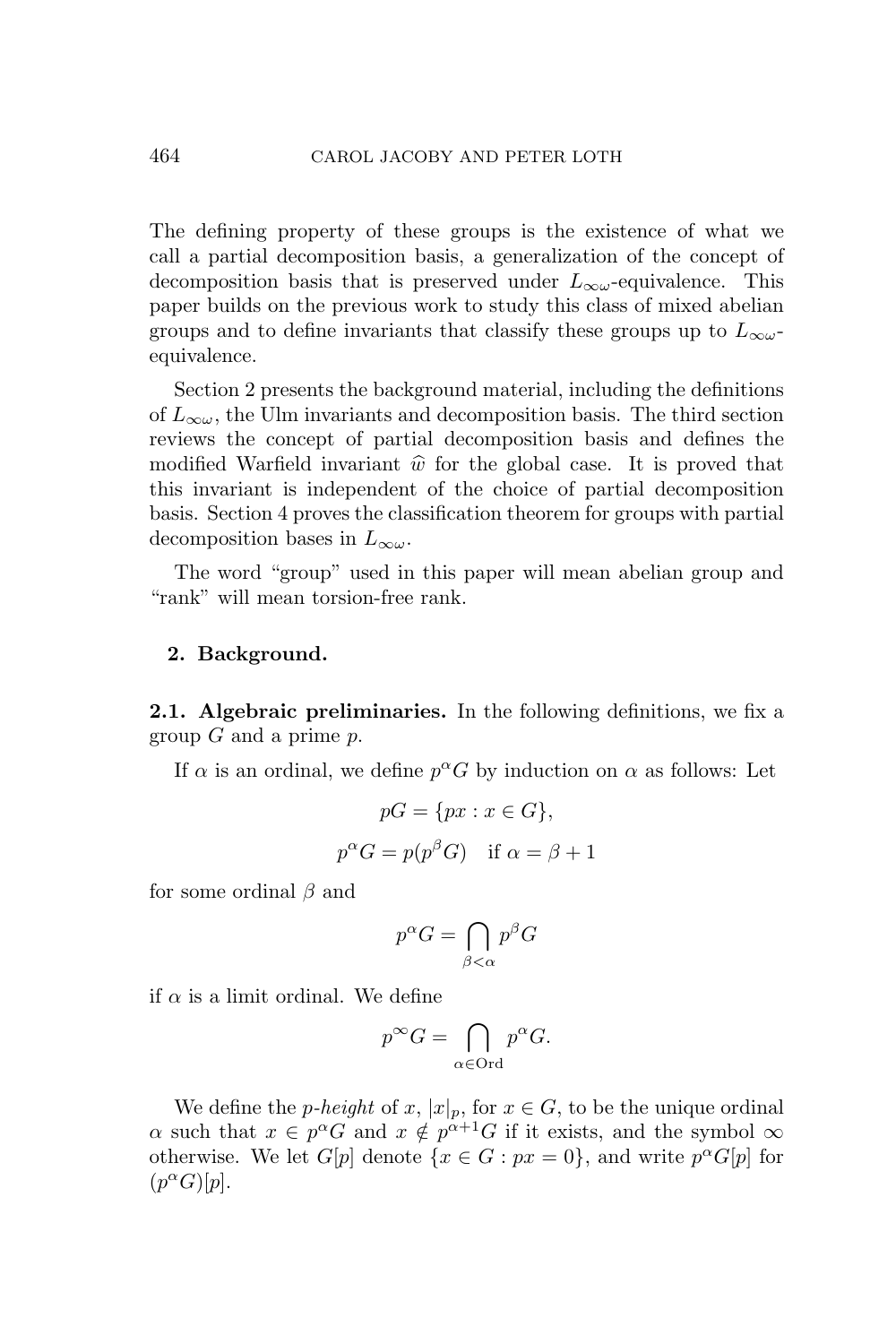For each ordinal *α*, we define the *Ulm invariant*

$$
u_p(\alpha, G) = \dim p^{\alpha} G[p]/p^{\alpha+1} G[p]
$$

as a  $\mathbb{Z}/(p)$ -vector space, and  $u_p(\infty, G) = \dim p^{\infty}G[p]$ . We define  $\widehat{u}_p(\alpha, G) = \min\{u_p(\alpha, G), \omega\}$  for  $\alpha$  an ordinal or  $\infty$ . Barwise and Eklof **[1]** proved that the invariants  $\widehat{u}(\alpha, G)$  classify all torsion abelian groups in  $L_{\infty\omega}$ .

We say a sequence  $(\alpha_i)_{i \in \omega}$  is an *Ulm sequence* if each  $\alpha_i$  is either an ordinal or the symbol  $\infty$  and, for all *i*, if  $\alpha_i = \infty$ , then  $\alpha_{i+1} = \infty$ , and if  $\alpha_i \neq \infty$ , then  $\alpha_{i+1} > \alpha_i$ . If *x* is an element of a group *G*,  $U_p(x)$ , the *p*-Ulm sequence of *x* is  $(|p^i x|_p)_{i \in \omega}$ . We call the Ulm sequences  $(\alpha_i)$  and  $(\beta_i)$  *equivalent*, written  $(\alpha_i) \sim (\beta_i)$  if there are positive integers *m* and *n* such that  $\alpha_{i+n} = \beta_{i+m}$  for all  $i \geq 0$ .

We say  $X \subseteq G$  is a *decomposition set* if X is an independent set of elements of infinite order and, for all  $x_1, \ldots, x_n \in X$ ,  $a_1, \ldots, a_n \in \mathbb{Z}$ , and *p* a prime,

$$
|a_1x_1 + \cdots + a_nx_n|_p = \min_{1 \le i \le n} \{|a_ix_i|_p\}.
$$

We let  $\langle X \rangle$  denote the subgroup generated by X. If S is a subgroup of *G*, we let  $S^0$  denote  $\{x \in G : ax \in S \text{ for some } a \in \mathbb{Z} \setminus \{0\}\}\)$ . If *X* is a decomposition set and  $G = \langle X \rangle^0$ , we say that *X* is a *decomposition basis* for *G*. Summands of simply presented groups are called *Warfield groups*. Warfield groups have decomposition bases. For *G* a local group with a decomposition basis *X* and *e* an equivalence class of Ulm sequences, we define the Warfield invariant,  $w(e, G) =$  the cardinality of  $\{x \in X : U(x) \in e\}$ . Warfield [17] proved that this is independent of the choice of *X* and that these invariants, along with the Ulm invariants, serve to classify local Warfield groups up to isomorphism.

**2.2. The language**  $L_{\infty\omega}$ . The results of this paper will be considered in light of the language of infinitary logic known as  $L_{\infty}$ . This is an extension of the familiar language of first order logic to allow infinite conjunctions and disjunctions, see **[1, 11]**. Since we are referencing groups, we include 0, + and *−* in the language *L*.

We say groups *G* and *H* are  $L_{\infty} \omega$ -equivalent, written  $G \equiv_{\infty} H$  if they satisfy the same sentences of  $L_{\infty}$ . Karp's theorem characterizes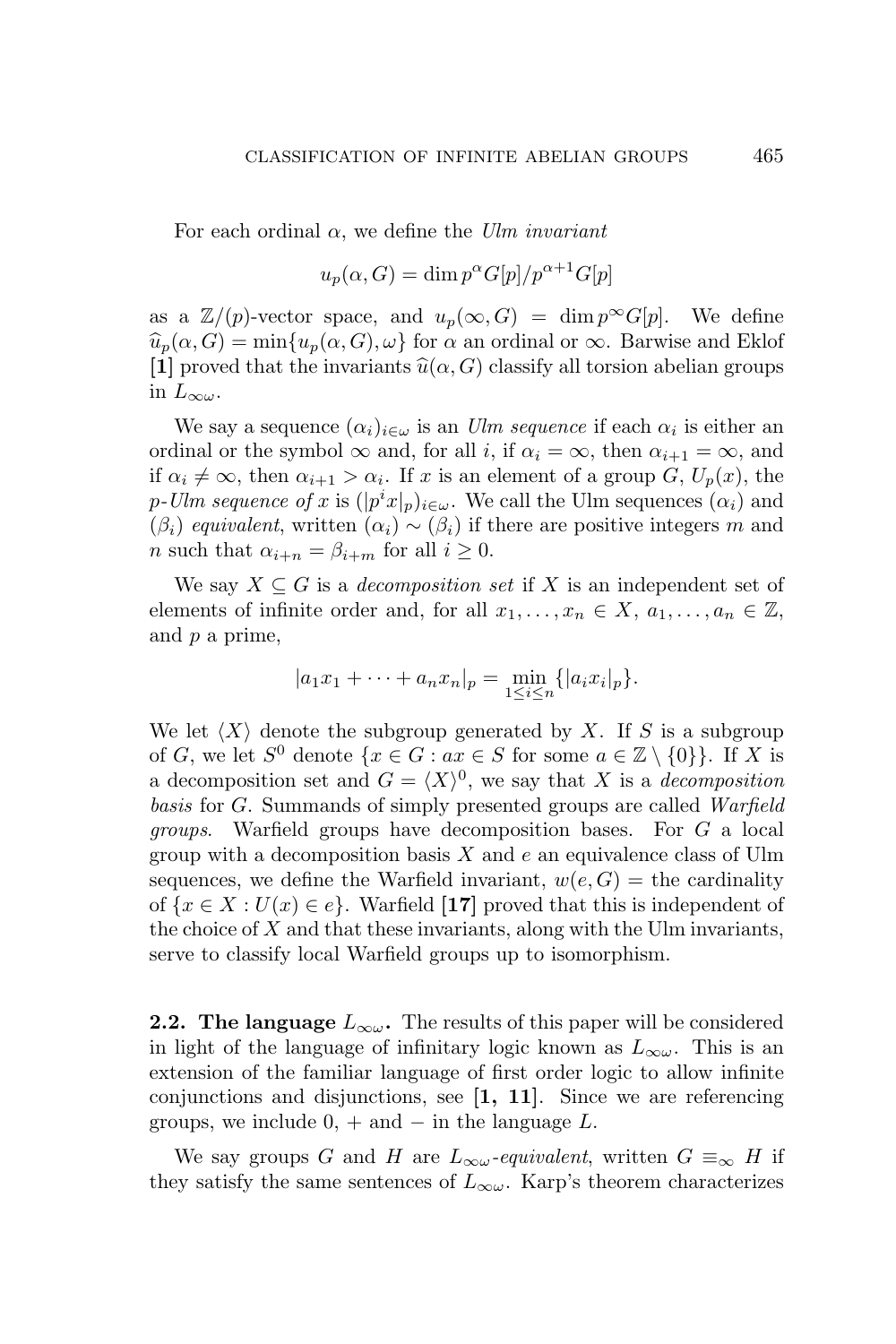*L∞<sup>ω</sup>*-equivalence in terms of partial isomorphisms having the following back-and-forth property.

**Theorem 2.1** (**[13]**)**.** *Let G and H be groups. Then the following are equivalent*:

- (i)  $G \equiv_{\infty} H$ ;
- (ii) *There is a non-empty set I of isomorphisms on finitely generated subgroups of G into H such that,* if  $f \in I$  *and*  $x \in G$ ,  $y \in H$ , *respectively, then*  $f$  *extends to a map*  $f' \in I$  *such that*  $x \in$ domain( $f'$ ) ( $y \in \text{range}(f')$ , respectively).

If (ii) holds, we say that *G* and *H* are *partially isomorphic*, which we represent by  $I: G \cong_{p} H$  or simply  $G \cong_{p} H$ . This theorem, which Karp proved for general models, allows us to view the groups from either an algebraic or a logical perspective.

**3. The partial decomposition basis and the invariant.** In **[11]**, we defined our class for modules over a principal ideal domain, so it applies both to the local case  $(\mathbb{Z}_p$ -modules, where  $\mathbb{Z}_p$  is the integers localized at  $p$ ) and the global case ( $\mathbb{Z}$ -modules). We say  $\mathcal C$  is a *partial decomposition basis* for the module *G* if

- (i)  $\mathcal C$  is a nonempty collection of finite subsets of  $G$ ;
- (ii) if  $X \in \mathcal{C}$ , then *X* is a decomposition set;
- (iii) if  $X \in \mathcal{C}$  and  $x \in G$ , then there is a  $Y \in \mathcal{C}$  such that  $X \subseteq Y$  and  $x \in \langle Y \rangle^0$ .

If  $G \cong_{p} H$  and *G* has a partial decomposition basis, then so does *H*, see **[11,** Theorem 3.2**]**.

**Lemma 3.1.** Let G be a module over  $\mathbb{Z}$  or  $\mathbb{Z}_p$  with partial decomposi*tion basis C. Then G has a partial decomposition basis C ′ such that*

- (i) if  $Y \subseteq G$  is a decomposition set and  $\langle Y \rangle = \langle X \rangle$  for some  $X \in \mathcal{C}'$ , *then*  $Y \in \mathcal{C}'$ ;
- (ii) *if*  $x_1, \ldots, x_n \in X$  *for some*  $X \in \mathcal{C}'$  *and*  $a_1, \ldots, a_n \in \mathbb{Z} \setminus \{0\}$ *, then*  ${a_1x_1, \ldots, a_nx_n} \in \mathcal{C}'$ .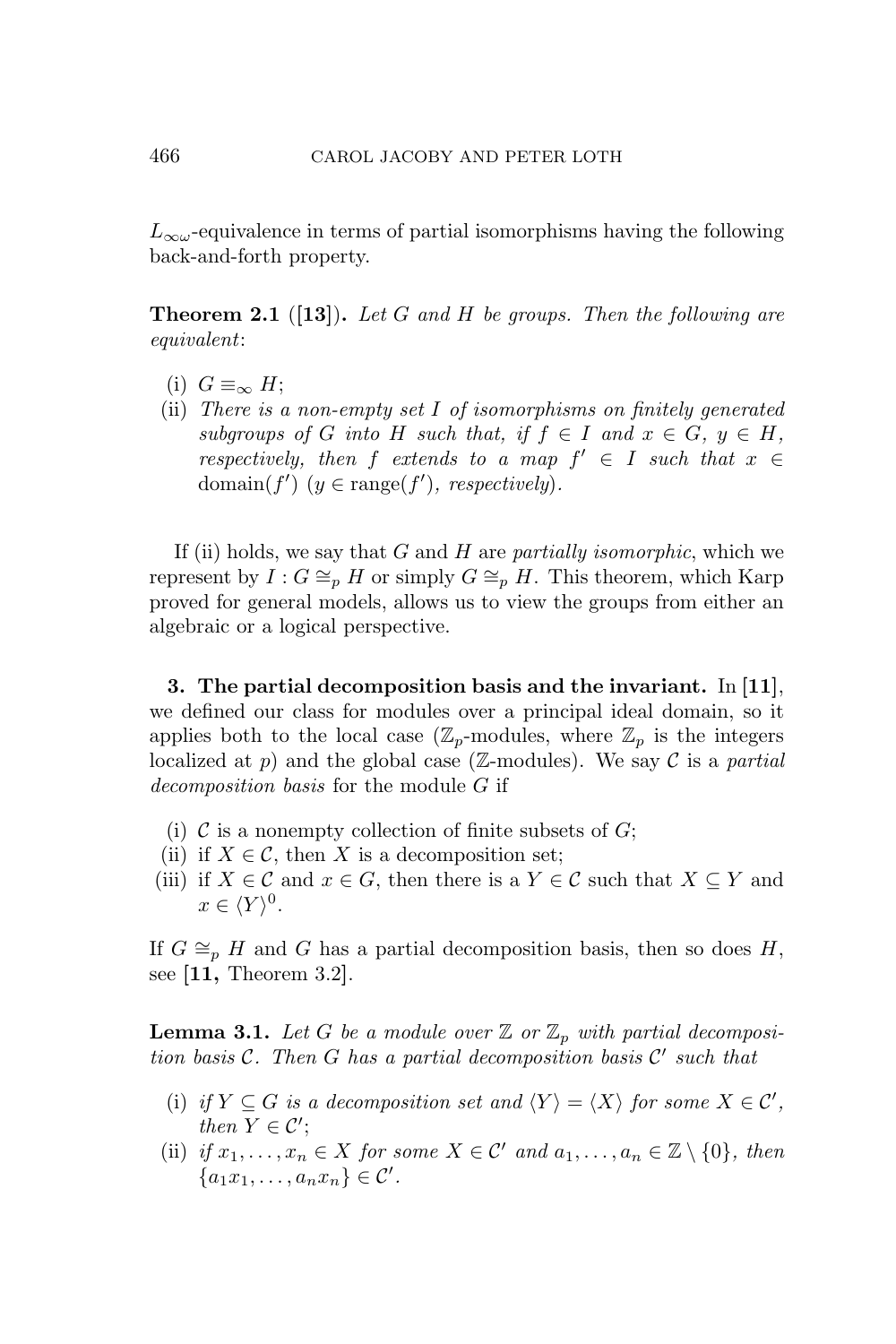*Proof.* Define  $\mathcal{C}_n$  by induction on *n*. Let  $\mathcal{C}_0 = \mathcal{C}$ . If *n* is odd, let

$$
\mathcal{C}_n = \{ Y \subseteq G : Y \text{ is a decomposition set and}
$$

$$
\langle Y \rangle = \langle X \rangle \text{ for some } X \in \mathcal{C}_{n-1} \}.
$$

If  $n > 0$  is even, let

$$
\mathcal{C}_n = \{ \{a_1x_1, \dots, a_mx_m\} : a_1, \dots, a_m \in \mathbb{Z} \setminus \{0\}
$$
  
and  $x_1, \dots, x_m \in X$  for some  $X \in \mathcal{C}_{n-1} \}.$ 

Let  $\mathcal{C}' = \bigcup \mathcal{C}_n$ . Then it may be verified by induction on *n* that each  $\mathcal{C}_n$  is a partial decomposition basis,  $\mathcal{C}_n \subseteq \mathcal{C}_{n+1}$ ,  $\mathcal{C}_n$  satisfies (i) if *n* is odd and (ii) if *n* is even, and hence,  $\mathcal{C}'$  is a partial decomposition basis satisfying (i) and (ii).

Given an equivalence class of Ulm sequences *e* and a local group *G* with partial decomposition basis  $\mathcal{C}$ , let

 $\hat{w}_c(e, G) =$  the maximum *n* s.t. there is an  $X \in \mathcal{C}$  and  $x_1, \ldots, x_n \in X$ 

such that  $U(x_i) \in e$  for  $1 \leq i \leq n$ , if such a maximum exists, and  $\omega$ otherwise. This is independent of the choice of *C* and invariant under partial isomorphism **[11]**.

We will need the following results from **[11,** Theorems 3.3, 4.7**]**.

**Theorem 3.2.** *Let G be a module over a principal ideal domain R which has partial decomposition bases*  $C$  *and*  $D$ *. Let*  $X \in C$  *and*  $Y \in D$ *. Then there are decomposition sets*  $X'$  *and*  $Y'$  *such that*  $X \subseteq X'$ ,  $Y \subseteq Y'$ ,  $X'$  and  $Y'$  are unions of ascending chains of elements of *C* and *D*, respectively, and  $\langle X' \rangle^0 = \langle Y' \rangle^0$ .

**Theorem 3.3.** Let  $G$  and  $H$  be  $\mathbb{Z}_p$ -modules with partial decomposition *bases. Then*  $G \cong_{p} H$  *if and only if, for every*  $\alpha$ *, an ordinal or*  $\infty$ *, and equivalence class e of Ulm sequences,*  $\widehat{u}(\alpha, G) = \widehat{u}(\alpha, H)$  *and*  $\widehat{w}(e, G) =$  $\widehat{w}(e, H)$ *. In that case, if*  $C$  *and*  $D$  *are partial decomposition bases of*  $G$ *and H, respectively, satisfying Lemma* 3.1 (ii)*, then*  $I : G \cong_{p} H$  *may be taken as the set of all maps*  $f : S \to T$  *for which there exist*  $X \in \mathcal{C}$ *and*  $Y \in \mathcal{D}$  *satisfying the properties:* 

(i) *S and T are finitely generated submodules of G and H, respectively*;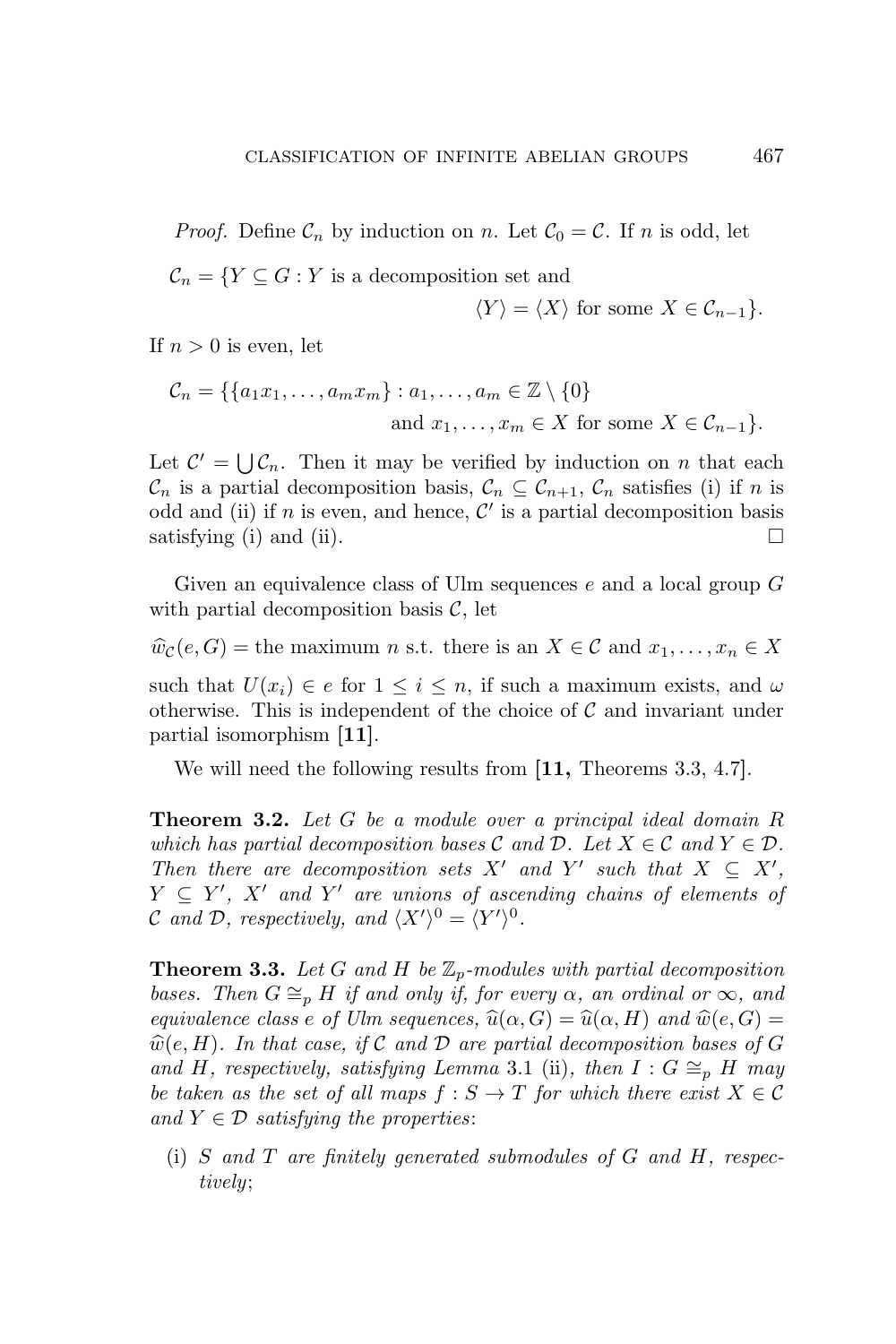- (ii) *f is a height-preserving isomorphism*;
- (iii)  $X \subseteq S \subseteq \langle X \rangle^0$  *and*  $Y \subseteq T \subseteq \langle Y \rangle^0$ ;
- $f(x) f(X) = Y.$

We define an analog of the Warfield invariant for the global case. Let *A* be an  $\omega \times \omega$  matrix  $\alpha_{p,i}$  indexed over the primes and nonnegative integers. Then we say *A* is an *Ulm matrix* if, for each prime *p*, the row  $(\alpha_{p,i})_{i\in\omega}$  is an Ulm sequence. If *x* is an element of a group *G*, it has an associated Ulm matrix

$$
U(x) = [ |p^i x|_p ],
$$

whose rows  $U_p(x)$  are *p*-Ulm sequences of *x*.

For  $A = [\alpha_{p,i}]$  an Ulm matrix and *q* a prime, we define  $qA = [\beta_{p,i}],$ where, for all  $i, \beta_{q,i} = \alpha_{q,i+1}$  and  $\beta_{p,i} = \alpha_{p,i}$  for all  $p \neq q$ . Now, we may define by induction *nA* for any positive integer *n* in the obvious way. We say two Ulm matrices are *equivalent* if  $mA = nB$  of some positive integers *m* and *n*. Note that *A* and *B* are equivalent if and only if the *p*th rows are equivalent for finitely many primes *p* and identical for all other primes p. Note that, as in the local case,  $U(x)$  and  $U(y)$  are equivalent if and only if  $U(ax) = U(by)$  for some  $a, b \in \mathbb{Z} \setminus \{0\}.$ 

We might expect, by an analog of local classification, that equivalence classes would be the basis of invariants that classify groups with partial decomposition bases. This is not the case. Warfield **[17]** cites an example of four countable rank 1 groups  $A_1$ ,  $A_2$ ,  $A_3$ , and  $A_4$  such that  $U(x_i)$  are all in different equivalence classes, where  $x_i \in A_i$  is an element of infinite order for  $1 \leq i \leq 4$ , but  $A_1 \oplus A_2 \cong A_3 \oplus A_4$ . Thus, the decomposition bases  $\{x_1, x_2\}$  and  $\{x_3, x_4\}$  give different values for the obvious analog of the local invariant, showing it is not invariant under *∼*=, let alone *∼*=*p*.

This problem was faced in generalizing the classification of Warfield modules up to isomorphism to the global case. This was solved by Stanton **[14]** with the introduction of new invariants based on the concept of compatibility.

We say that two Ulm matrices *A* and *B* are *compatible*, written  $A \sim B$ , if there are positive integers *m* and *n* such that  $mA \geq B$  and  $nB \geq A$ , where we say  $[\alpha_{p,i}] \geq [\beta_{p,i}]$  if  $\alpha_{p,i} \geq \beta_{p,i}$  for every prime *p* and  $i < \omega$ . It is easy to verify that this is an equivalence relation. We call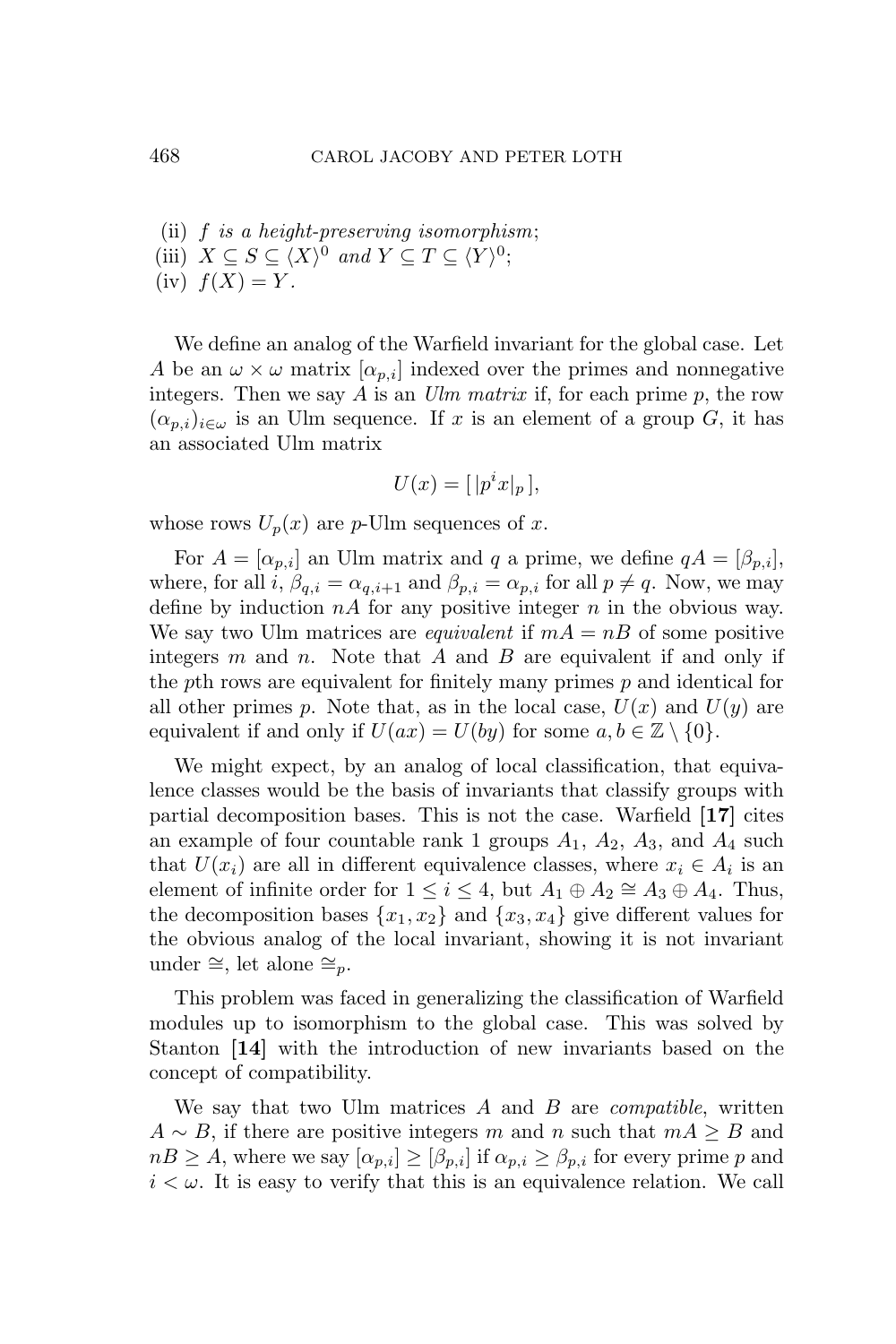each equivalence class a *compatibility class*. Note that, if *A* and *B* are compatible, the *p*th rows are equal for all but finitely primes *p*. Now, we will define the invariant. Let *G* be a group with partial decomposition basis  $\mathcal{C}$ ,  $c$  a compatibility class,  $p$  a prime and  $e$  an equivalence class of Ulm sequences. Then, we let

$$
\widehat{w}_{\mathcal{C}}(c, p, e, G) = \text{the largest } n, \text{ if it exists, such that there are}
$$
\n
$$
X \in \mathcal{C}, x_1, \dots, x_n \in X, \text{ with } U(x_i) \in c \text{ and}
$$
\n
$$
U_p(x_i) \in e \text{ for } 1 \le i \le n.
$$

If no such *n* exists, we let  $\hat{w}_c(c, p, e, G) = \omega$ . This is an analog of Stanton's invariant, also called the Warfield invariant, for a group *G* with decomposition basis *X*:

 $w(c, p, e, G) = |\{x \in X : U(x) \in c \text{ and } U_p(x) \in e\}|.$ 

The next theorem allows us to drop the subscript *C*.

**Theorem 3.4.** *If G has partial decomposition bases C and C ′ , then for any compatibility class c, prime p and equivalence class e of Ulm sequences,*  $\widehat{w}_c(c, p, e, G) = \widehat{w}_{c'}(c, p, e, G)$ *. In fact, if*  $\widehat{w}_c(c, p, e, G) \geq n$ *and*  $Y \in \mathcal{C}'$ , there is a  $Y \in \mathcal{C}'$  such that  $Y \subseteq Y$  and  $Y$  contains distinct elements  $y_1, \ldots, y_n$  such that  $U(y_i) \in c$  and  $U_n(y_i) \in e$  for  $1 \leq i \leq n$ .

*Proof.* Let *c*, *p* and *e* be given, and suppose  $\widehat{w}_c(c, p, e, G) \geq n$ . Then, by definition, there is an  $X \in \mathcal{C}$  containing elements  $x_1, \ldots, x_n$  such that  $U(x_i) \in c$  and  $U_p(x_i) \in e$  for  $1 \leq i \leq n$ . Let Y be as given and choose  $X'$  and  $Y'$  as in Theorem 3.2. Then  $X'$  and  $Y'$  are both decomposition bases for  $\langle X' \rangle^0 = \langle Y' \rangle^0$ . Stanton [14] proved that  $w(c, p, e, G)$  is independent of the choice of decomposition basis, so  $w(c, p, e, \langle Y' \rangle^0) \geq n$ . Thus, *Y'* contains elements  $y_1, \ldots, y_n$  such that  $U(y_i) \in c$  and  $U_p(y_i) \in e$  for  $1 \leq i \leq n$ . Choose  $Y \in \mathcal{C}'$ ,  $Y \subseteq Y'$ , containing *Y* and  $y_1, \ldots, y_n$ .

**Corollary 3.5.** *Let G and H be groups with partial decomposition bases C and C ′ , respectively. Let c be a compatibility class of Ulm matrices, p a prime and e an equivalence class of Ulm sequences. Suppose that*  $\widehat{w}(c, p, e, G) = \widehat{w}(c, p, e, H)$ *,*  $X \in \mathcal{C}$ *,*  $Y \in \mathcal{C}'$ *, and*  $\widehat{w}(c, p, e, \langle X \rangle^0)$  >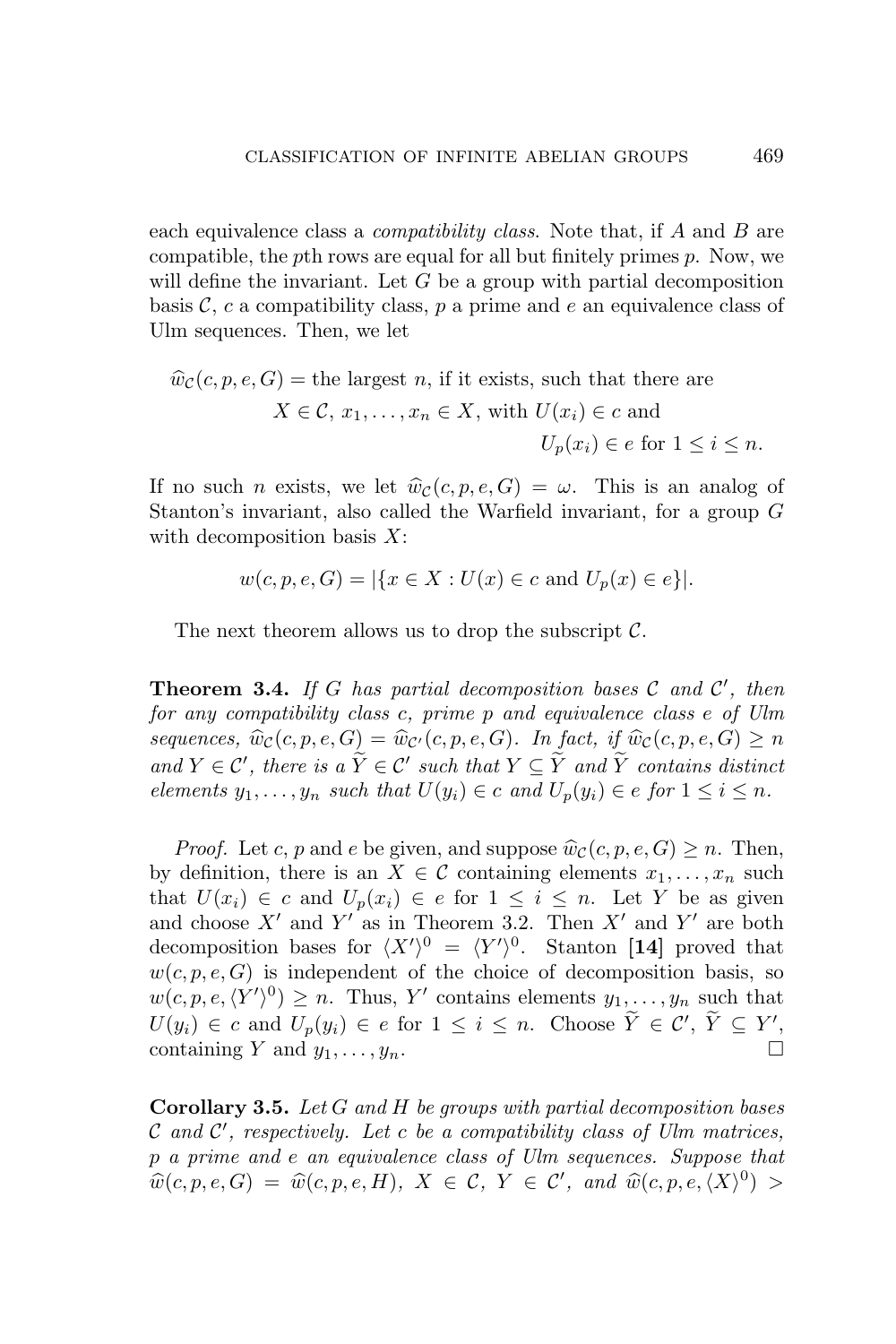$\widehat{w}(c, p, e, \langle Y \rangle^0)$ *. Then, there is a*  $Y' \in \mathcal{C}'$  such that  $Y \subseteq Y'$  and a  $y \in Y' \setminus Y$  *such that*  $U(y) \in c$  *and*  $U_p(y) \in e$ .

*Proof.* Let 
$$
n = \widehat{w}(c, p, e, \langle Y \rangle^0)
$$
. Then  

$$
\widehat{w}(c, p, e, H) = \widehat{w}(c, p, e, G) \ge \widehat{w}(c, p, e, \langle X \rangle^0) > \widehat{w}(c, p, e, \langle Y \rangle^0) = n,
$$

so, by Theorem 3.4, there is a  $Y' \in \mathcal{C}'$  such that  $Y \subseteq Y'$  and  $Y'$  contains *n* + 1 elements *y* such that *U*(*y*)  $∈$  *c* and *U<sub>p</sub>*(*y*)  $∈$  *e*. Since *Y* contains only *n* such elements, one is in  $Y' \setminus Y$ .

Note that, if *G* is a group with a decomposition basis *X*, then the set of all finite subsets of  $X$  is a partial decomposition basis, so  $\hat{w}(c, p, e, G) = \min\{w(c, p, e, G), \omega\}$ . Also, if  $G \cong_p H$  and *G* has a partial decomposition basis, then we may verify that  $\hat{w}(c, p, e, G) =$  $\hat{w}(c, p, e, H)$  for all *c*, *p* and *e*, cf., [11]. Thus, we have defined values that are invariant under  $\cong_p$ .

**4. The global classification theorem.** As in the local case, we will prove the classification theorem by an extension argument. In particular, suppose  $G$  and  $H$  have partial decomposition bases  $C$  and *D*, respectively, as in Lemma 3.1 and  $\hat{w}(c, p, e, G) = \hat{w}(c, p, e, H)$  for all *c, p* and *e*. Suppose also that  $X \in \mathcal{C}$  and  $Y \in \mathcal{D}$ , where  $f(X) = Y$  for some injective and height-preserving *f*. If  $X \cup \{x\} \in \mathcal{C}$ , we would like to extend *f* by finding a  $y \in H$  such that  $Y \cup \{y\} \in \mathcal{D}$ ,  $U(x) \sim U(y)$ and  $U_p(x) \sim U_p(y)$  for all primes *p*. Corollary 3.5 allows us to choose such a *y* for each prime *p*.

Now, we will prove that it is possible to choose a single *y* that works for all primes. First, we will need a result of Stanton **[14,** Lemma 7**]**.

**Lemma 4.1.** Let  $X$  be a decomposition basis for a group  $G$ , let  $x_1$  and *x*<sup>2</sup> *be elements of X with compatible Ulm matrices, and let p be a prime. Then there are elements*  $y_1$  *and*  $y_2$  *in*  $\langle X \rangle$  *such that*  $U_p(y_1) = U_p(x_2)$ *,*  $U_p(y_2) = U_p(x_1)$  *and*  $U_q(y_1) = U_q(x_1)$ *,*  $U_q(y_2) = U_q(x_2)$  *for all primes*  $q \neq p$ *. Moreover,* 

*Y* = (*X \ {x*1*, x*2*}*) *∪ {y*1*, y*2*}*

*is a decomposition basis and*  $\langle X \rangle = \langle Y \rangle$ *.*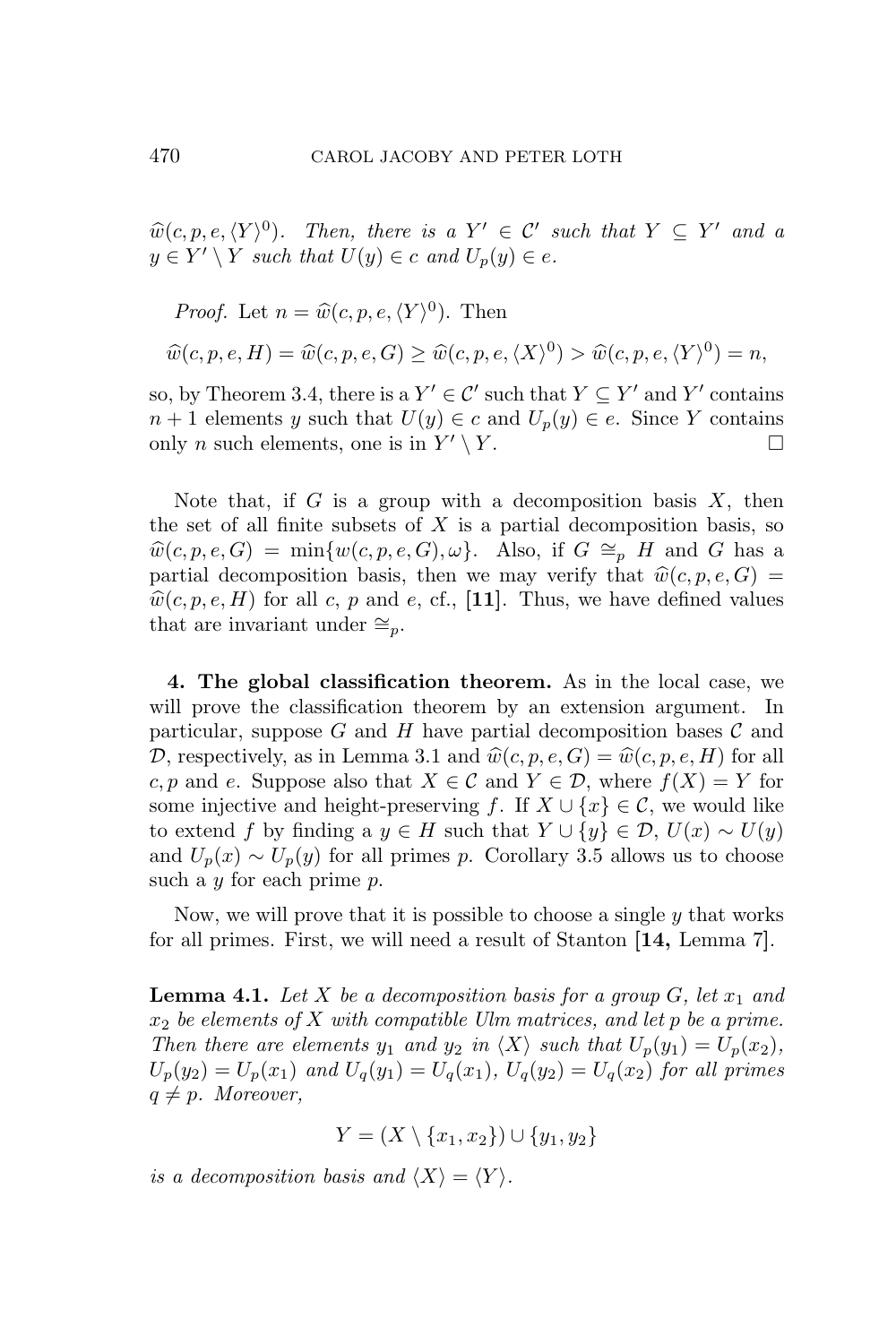**Lemma 4.2.** *Let G and H be groups with partial decomposition bases C* and *D*, respectively, as in Lemma 3.1. Suppose  $\hat{w}(c, p, e, H)$  =  $\hat{w}(c, p, e, G)$  *for every compatibility class c, prime p and equivalence class e of Ulm sequences. Then, if*  $X \cup \{x\} \in \mathcal{C}$ ,  $Y \in \mathcal{D}$  *and*  $\hat{w}(c, p, e, \langle X \rangle^0) = \hat{w}(c, p, e, \langle Y \rangle^0)$  *for all c, p and e, then there is a*  $y \in H$  $\mathcal{L}$  *such that*  $Y \cup \{y\} \in \mathcal{D}$  and  $\widehat{w}(c, p, e, \langle X \cup \{x\} \rangle^0) = \widehat{w}(c, p, e, \langle Y \cup \{y\} \rangle^0)$ *for all*  $c, p$  *and*  $e$ *. In fact,*  $U(x)$  *and*  $U(y)$  *are equivalent.* 

*Proof.* Let  $p_0$  be an arbitrary prime. Let  $c$  be the compatibility class of  $U(x)$  and  $e_0$  the equivalence class of  $U_{p_o}(x)$ . Then, by Corollary 3.5, there is a  $z \in H$  such that  $z \notin Y$ ,  $U(z) \in c$ ,  $U_{p_0}(z) \in e_0$  and *Y* ∪ { $z$ } ∈ *D*. But, then *U*(*z*) and *U*(*x*) are compatible, so *U<sub>p</sub>*(*z*) and  $U_p(x)$  are equivalent except for finitely many primes, say  $p_1, \ldots, p_n$ . We will prove by induction on *n* that *z* can be replaced by an element  $y \in H$  such that  $Y \cup \{y\} \in \mathcal{D}$ ,  $U(y) \in c$ , and  $U_p(y) \sim U_p(x)$  for all primes *p*. If  $n = 0$ , then  $U_p(x)$  is equivalent to  $U_p(z)$  for all primes *p* as required.

Suppose this is true for  $n-1$ . Let  $e_n$  be the equivalence class of  $U_{p_n}(x)$ . Then, by assumption,  $U_{p_n}(z) \notin e_n$ , so

$$
\widehat{w}(c, p_n, e_n, \langle Y \cup \{z\} \rangle^0) = \widehat{w}(c, p_n, e_n, \langle Y \rangle^0) < \widehat{w}(c, p_n, e_n, \langle X \cup \{x\} \rangle^0).
$$

Thus, by Corollary 3.5, there is a  $z' \in H$  such that  $Y \cup \{z, z'\} \in \mathcal{D}$ ,  $U(z') \in c$  and  $U_{p_n}(z') \in e_n$ . By Lemma 4.1, there are *y* and  $y' \in H$ such that  $Y \cup \{y, y'\}$  is a decomposition set and  $\langle Y, y, y' \rangle = \langle Y, z, z' \rangle$ ,  $U_{p_n}(y) = U_{p_n}(z'), U_{p_n}(y') = U_{p_n}(z)$  and, for all  $q \neq p_n$ ,  $U_q(y) = U_q(z)$ and  $U_q(y') = U_q(z')$ . Then, in particular,

$$
U_{p_n}(y) = U_{p_n}(z') \sim U_{p_n}(x),
$$
  

$$
U_{p_0}(y) = U_{p_0}(z) \sim U_{p_0}(x)
$$

and

$$
U_q(y) \sim U_q(x) \quad \text{for all } q \notin \{p_0, \ldots, p_n\}.
$$

Thus,  $U_p(y) \sim U_p(x)$  for all but at most  $n-1$  primes p. Since  $Y \cup \{y, y'\} \in \mathcal{D}, Y \cup \{y\} \in \mathcal{D}$ . The result follows by induction.

**Lemma 4.3.** *Let G be a group, X a decomposition basis for G and S a finitely generated subgroup of G such that*  $S \cap \langle X \rangle = \langle S \cap X \rangle$ . Then, if  $y \in X$  *and*  $y \notin S$ *, there is a positive integer n such that, for all*  $m \in \mathbb{Z}$ *,*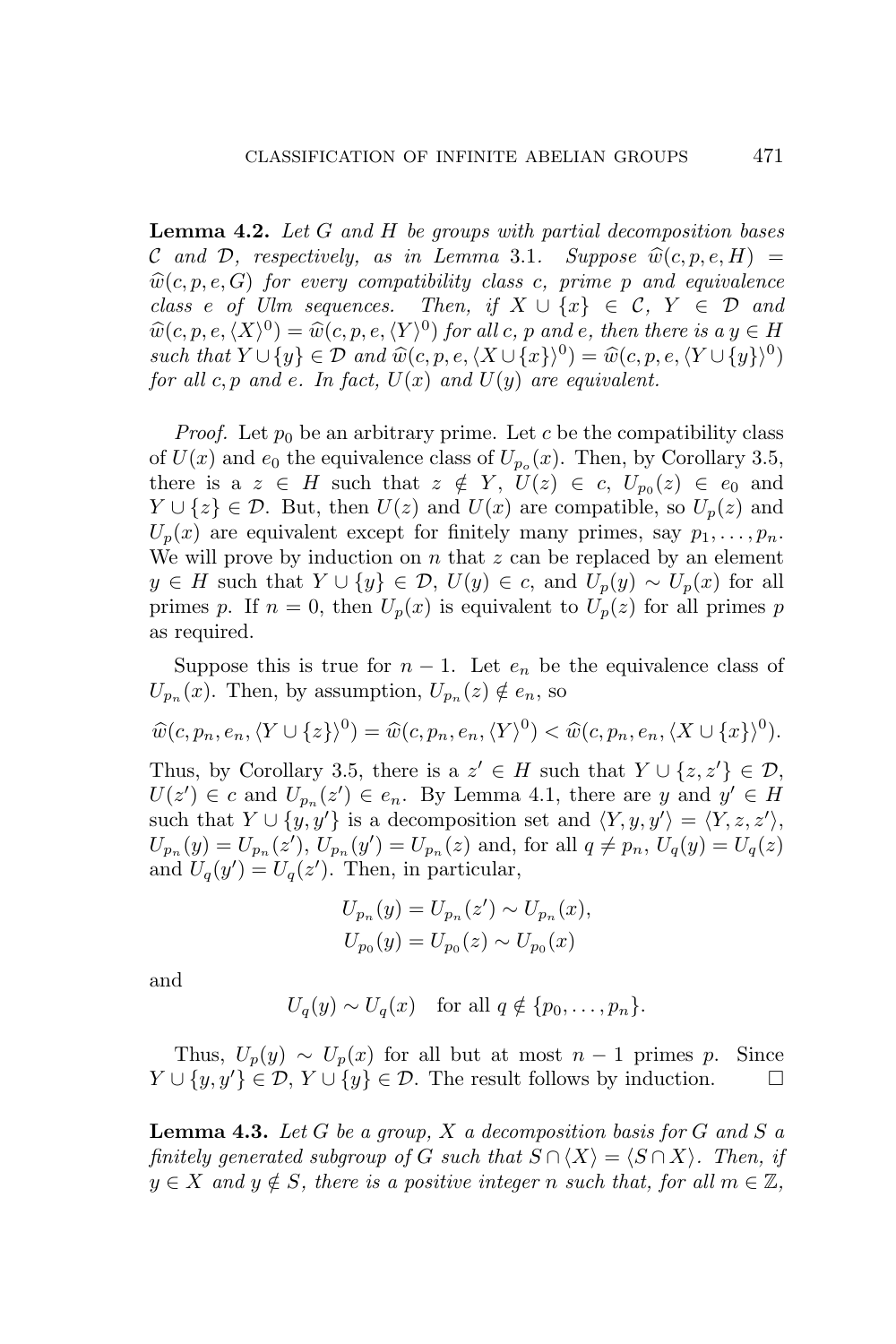$s \in S$  *and*  $p$  *prime,* 

$$
|mny + s|_p = \min\{|mny|_p, |s|_p\}.
$$

*Proof.* This lemma was proved in the local case **[11,** Lemma 4.6**]**. We will localize to use that result. Let *p* be a prime and

$$
\varphi_p:G\longrightarrow G_p=G\otimes \mathbb{Z}_p
$$

the natural map defined by  $x \mapsto x \otimes 1$ . Then, by transfinite induction on heights, it is easy to see that, for all  $x \in G$ ,  $|x|_p = |\varphi_p(x)|_p$ . Now suppose  $\{x_1, \ldots, x_n\}$  is a decomposition set and  $a_i/b_i \in \mathbb{Z}_p$  with  $(b_i, p) = 1$  for  $1 \leq i \leq n$ . Then, if we multiply through by  $c = \prod_{i=1}^{n} b_i$ , we see that

$$
\left|\frac{a_1}{b_1}(x_1 \otimes 1) + \cdots + \frac{a_n}{b_n}(x_n \otimes 1)\right|_p = \min_{1 \le j \le n} \left\{ \left|\frac{a_j}{b_j}(x_j \otimes 1)\right|_p \right\},\,
$$

and independence can be proved similarly, so  $\{x_1 \otimes 1, \ldots, x_n \otimes 1\}$  is a decomposition set. Thus, the image of *X* under  $\varphi$  is a decomposition basis.

Since *X* is a decomposition basis for *G* and *S* is finitely generated, there is an integer  $k \neq 0$  such that  $ks \in \langle X \rangle$  for all  $s \in S$ . Let p be a prime dividing *k*. We localize at *p*. Suppose  $y \otimes 1 \in S \otimes \mathbb{Z}_p$ . Then,  $m(y \otimes 1) = s' \otimes 1$  for some  $s' \in S$  and  $m \in \mathbb{Z} \setminus \{0\}$ , and so,  $my \in S$ . But, then  $my \in S \cap \langle X \rangle = \langle S \cap X \rangle$ , and so,  $y \in S \cap X$ , contradicting  $y \notin S$ . Thus,  $y \otimes 1 \notin S \otimes \mathbb{Z}_p$ , so we may apply the local version of this lemma to  $G_p$  to get an  $n_p \in \mathbb{Z}$  such that

$$
|rp^{n_p}(y\otimes 1)+s\otimes 1|_p=\min\{|rp^{n_p}(y\otimes 1)|_p, |s\otimes 1|_p\}
$$

for all  $r \in \mathbb{Z}_p$ ,  $s \in S$ .

Now let  $n = \prod_{p|k} p^{n_p}$ . Then, for any *p* dividing *k*,

$$
|mny + s|_p = |mn(y \otimes 1) + s \otimes 1|_p
$$
  
= min{ $|mn(y \otimes 1)|_p, |s \otimes 1|_p$ }  
= min{ $|mny|_p, |s|_p$ }

for all  $m \in \mathbb{Z}$  and  $s \in S$ .

Now suppose that *p* does not divide *k* and  $s \in S$ . Then  $ks \in \langle X \rangle$ , say  $ks = a_1x_1 + \cdots + a_nx_n$ . But  $S \cap \langle X \rangle = \langle S \cap X \rangle$ , so  $ks \in \langle S \cap X \rangle$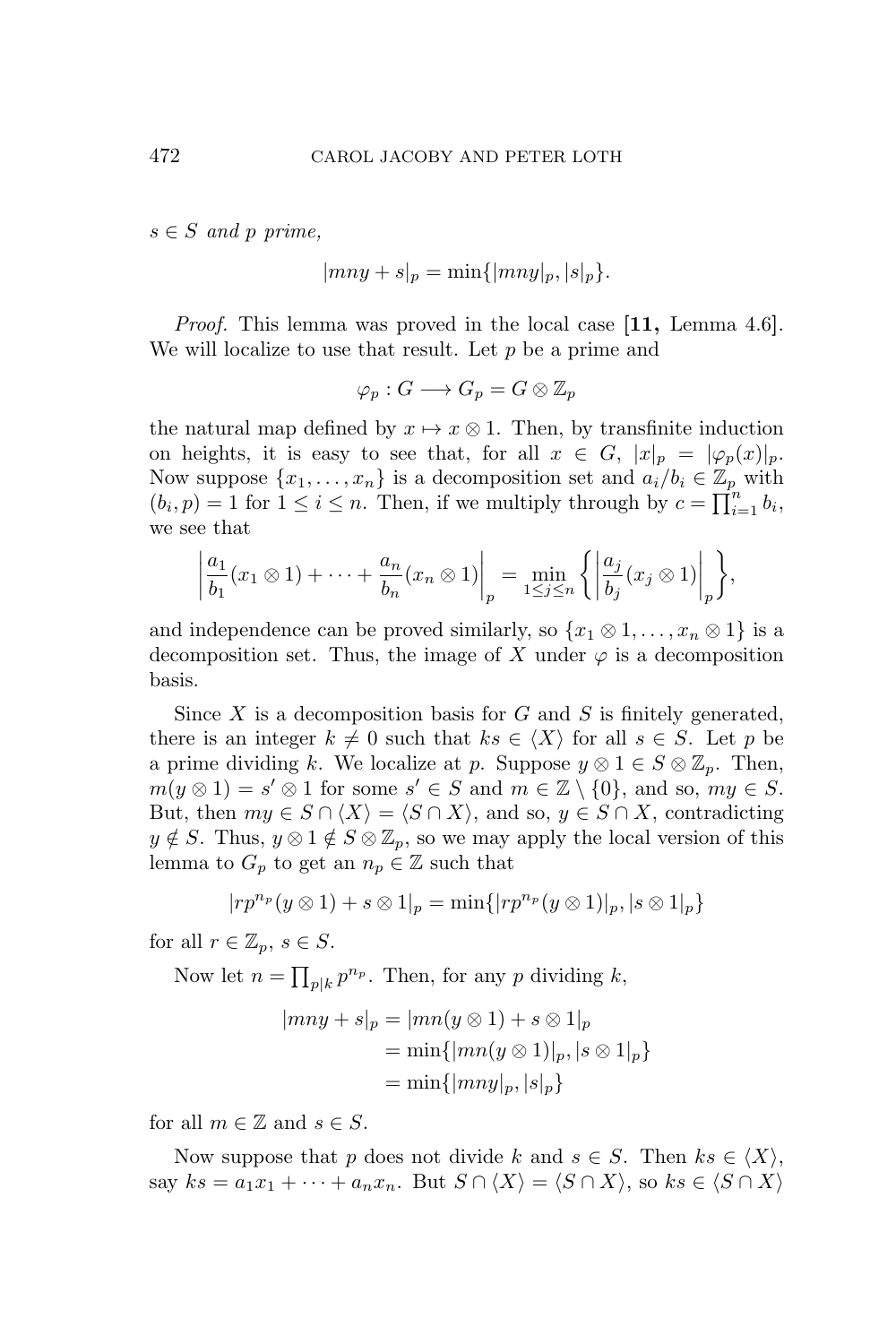and  $x_1, \ldots, x_n \in S$ . In particular, none of  $x_1, \ldots, x_n$  is *y*. Then, since *p* does not divide *k*,

$$
s \otimes 1 = \frac{a_1}{k}(x_1 \otimes 1) + \cdots + \frac{a_n}{k}(x_n \otimes 1)
$$

is in  $G_p$ . But  $\{x_1 \otimes 1, \ldots, x_n \otimes 1, y \otimes 1\}$  is a decomposition set, so

$$
|mny + s|_p = |mn(y \otimes 1) + s \otimes 1|_p
$$
  
= min{ $|mn(y \otimes 1)|_p$ ,  $|s \otimes 1|_p$ }  
= min{ $|mny|_p$ ,  $|s|_p$ },

as required.  $\Box$ 

Warfield **[16,** 1.16**]** proved the next local-global theorem, which will allow us to extend local mappings to global.

**Theorem 4.4.** *Let G and H be groups, S and T subgroups of G and H*, respectively, such that  $G/S$  and  $H/T$  are torsion and  $f : S \rightarrow T$ *a homomorphism. Suppose, for every prime p, the induced map f<sup>p</sup>* :  $S \otimes \mathbb{Z}_p \to T \otimes \mathbb{Z}_p$  *extends to a homomorphism*  $g(p) : G \otimes \mathbb{Z}_p \to H \otimes \mathbb{Z}_p$ . *Then,*  $f$  *extends to a homomorphism*  $g: G \to H$  *such that*  $g_p = g(p)$ *for all primes p. In addition, if g*(*p*) *is an isomorphism for each p, then so is g.*

Now we may prove the main result of this paper, the classification in  $L_{\infty\omega}$ .

**Theorem 4.5.** *Let G and H be groups with partial decomposition bases.* Then  $G \cong_{p} H$  *if and only if, for every ordinal*  $\alpha$ *, compatibility class c, prime p and equivalence class e of Ulm sequences,*  $\widehat{u}_p(\alpha, G) =$  $\widehat{u}_p(\alpha, H)$ *,*  $\widehat{w}(c, p, e, G) = \widehat{w}(c, p, e, H)$  *and*  $\widehat{u}_p(\infty, G) = \widehat{u}_p(\infty, H)$ *.* 

*Proof.* Let *C* and *C ′* be the partial decomposition bases for *G* and *H*, respectively. Suppose  $I: G \cong_{p} H$ . Then,  $G \equiv_{\infty} H$  by Theorem 2.1. Given  $\alpha$ , there is a sentence of  $L_{\infty}$  that says " $u(\alpha, G) \geq n$ " [1, Lemma 2.2, so  $\hat{u}(\alpha, G) = \hat{u}(\alpha, H)$  for all  $\alpha$  an ordinal or  $\infty$ . By **[11,** Theorem 3.2**]**, *{f*(*X*) : *X ∈ C, f ∈ I, X ⊆* domain(*f*)*}* is a partial decomposition basis for *H*. Suppose, for some compatibility class *c*, prime *p* and equivalence class *e*,  $\hat{w}(c, p, e, G) \geq n$ , say  $x_1, \ldots, x_n \in X$ ,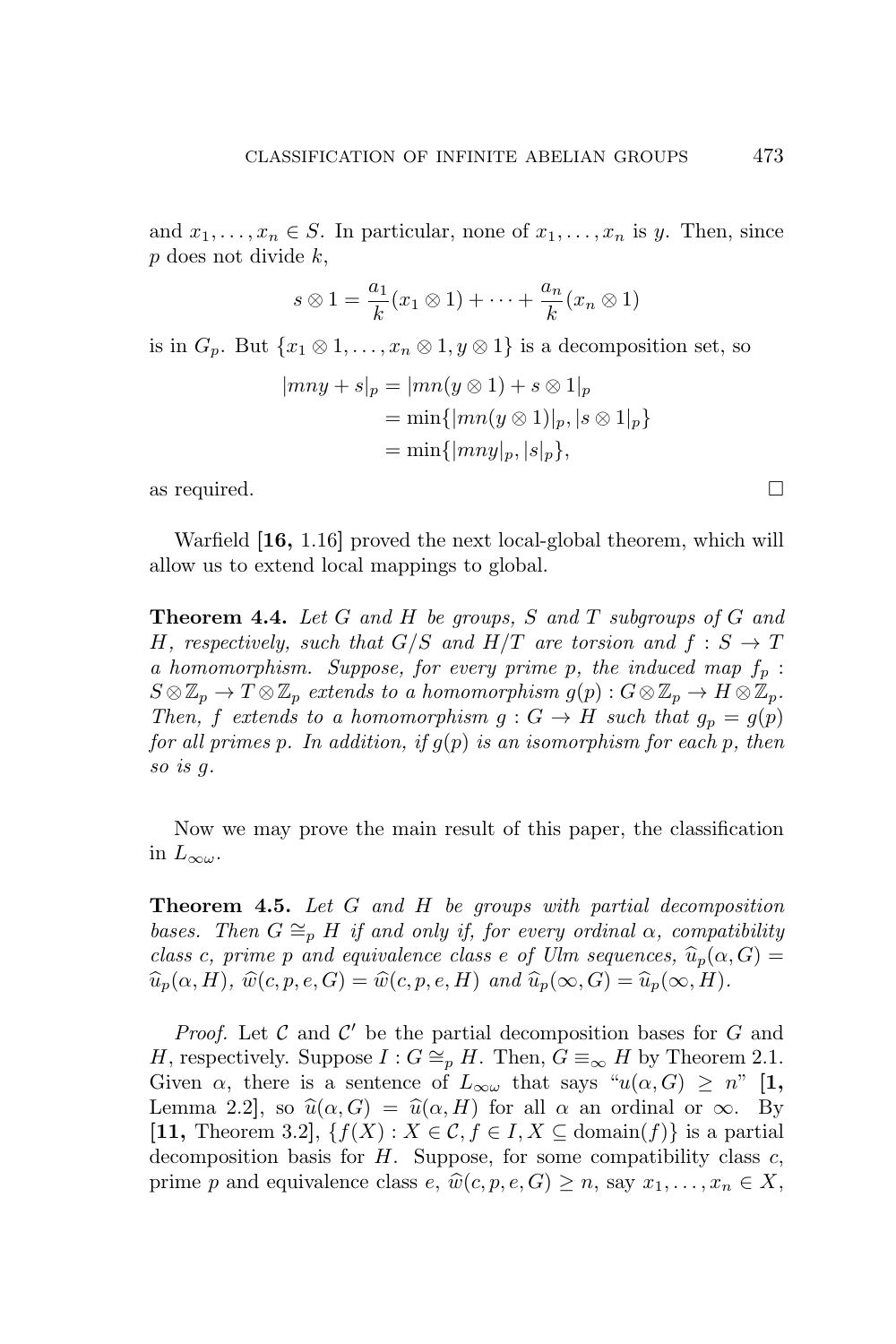$X \in \mathcal{C}$ , and for all  $1 \leq i \leq n$ ,  $U(x_i) \in c$  and  $U_p(x_i) \in e$ . Since *I* is non-empty, we may choose some element in *I* and extend it to  $f \in I$  with  $\{x_1, \ldots, x_n\} \subseteq \text{domain}(f)$ . Since f is height-preserving **[11,** Lemma 3.1**]**, for all 1 *≤ i ≤ n*, *U*(*f*(*xi*)) = *U*(*xi*), so *U*(*f*(*xi*)) *∈ e* and  $U_p(f(x_i)) \in e$ . It follows that  $\hat{w}(c, p, e, H) \geq n$ . The other direction follows from symmetry.

Now suppose all the invariants are equal. By Lemma 3.1, we may assume  $\mathcal C$  has the following properties:

- (1) if  $Y \subseteq G$  is a finite decomposition set and  $\langle Y \rangle = \langle X \rangle$  for some  $X \in \mathcal{C}$ , then  $Y \in \mathcal{C}$ ;
- (2) if  $x_1, \ldots, x_n \in X$  for some  $X \in \mathcal{C}, a_1, \ldots, a_n \in \mathbb{Z} \setminus \{0\}$ , then *{* $a_1x_1, \ldots, a_nx_n$ *}* ∈ *C*,

and similarly for *C ′* .

Now let *I* be the set of  $f : S \to T$  with associated  $X \in \mathcal{C}$  and  $Y \in \mathcal{C}'$ such that:

- (i) *S* and *T* are finitely generated subgroups of *G* and *H* respectively;
- (ii) *f* is a height-preserving isomorphism;
- $(iii)$   $f(X) = Y$ ;
- (iv)  $X \subseteq S \subseteq \langle X \rangle^0$  and  $Y \subseteq T \subseteq \langle Y \rangle^0$ .

*I* is not empty since it contains the zero function with associated *X* and *Y* empty. Let  $f : S \to T$  be an element of *I* and  $x \in G \setminus S$ . To prove that *f* extends to *x*, we need consider only two cases as in the local case: *x* has a nonzero multiple in *S* and  $X \cup \{x\} \in \mathcal{C}$ .

*Case* 1. Suppose *x* has a nonzero multiple in *S*. Let  $G' = \langle S, x \rangle$ and  $H' = T^0$ . Then  $G'/S$  and  $H'/T$  are torsion. Let p be given. Then *C* and *C'* induce partial decomposition bases for  $G \otimes \mathbb{Z}_p$  and  $H \otimes \mathbb{Z}_p$ , respectively, under the map  $\varphi_p(x) = x \otimes 1$ . Furthermore, for any equivalence class *e* of Ulm sequences and compatibility class *c* of Ulm matrices, we have  $\widehat{w}(e, G \otimes \mathbb{Z}_p) \geq \widehat{w}(c, p, e, G)$ . If  $c' \neq c$ , then, by Theorem 3.4, we have  $\widehat{w}(e, G \otimes \mathbb{Z}_p) \geq \widehat{w}(c, p, e, G) + \widehat{w}(c', p, e, G)$ .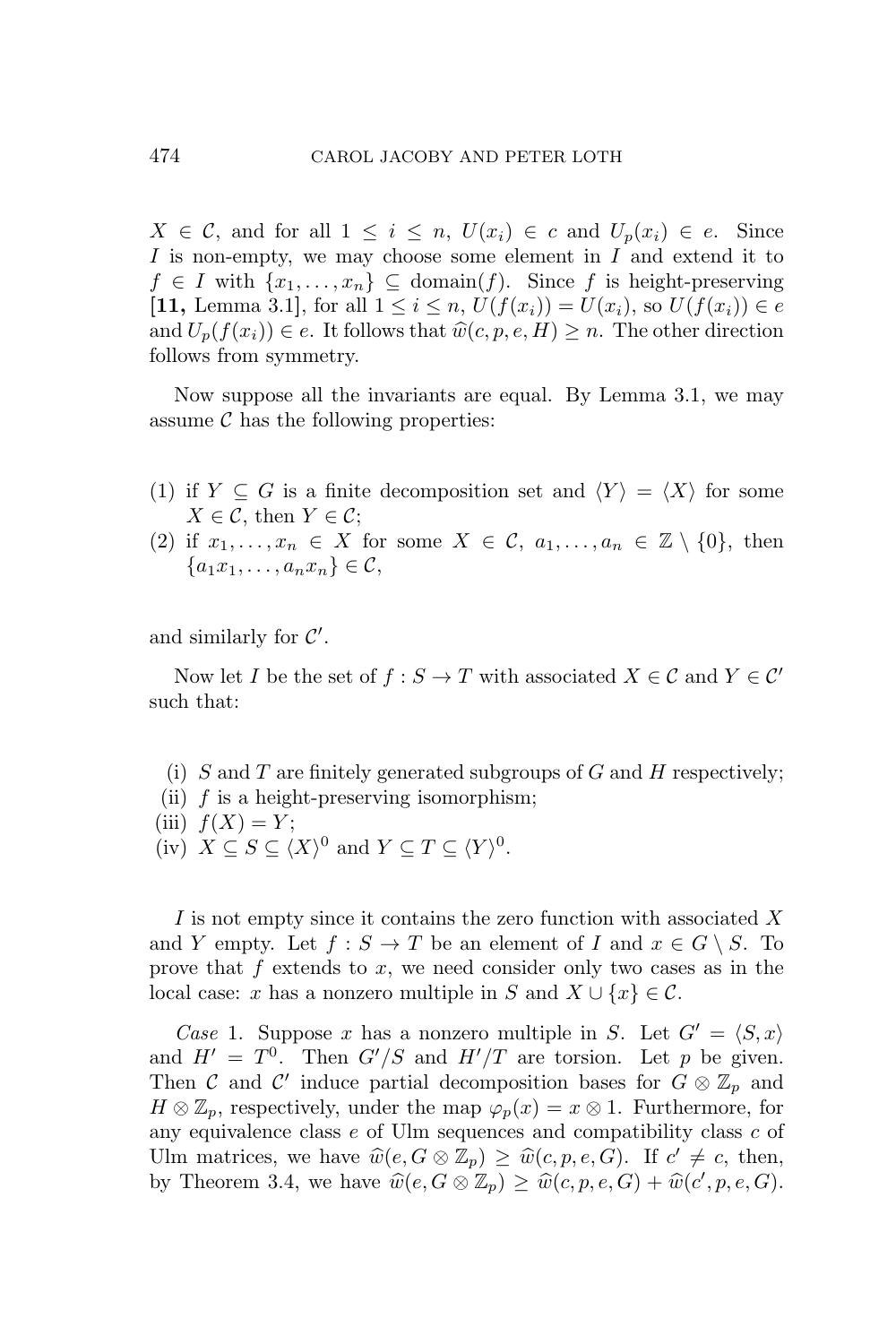Thus, repeated application of Theorem 3.4 yields

$$
\widehat{w}(e, G \otimes \mathbb{Z}_p) = \min \left\{ \sum_c \widehat{w}(c, p, e, G), \omega \right\}
$$

$$
= \min \left\{ \sum_c \widehat{w}(c, p, e, H), \omega \right\} = \widehat{w}(e, H \otimes \mathbb{Z}_p).
$$

Also,  $\widehat{u}_p(\alpha, G \otimes \mathbb{Z}_p) = \widehat{u}_p(\alpha, H \otimes \mathbb{Z}_p)$  for any  $\alpha$  an ordinal or  $\infty$ , since  $\varphi_p$  preserves *p*-heights, cf., **[2,** Part 2, Lemmas 13 and 16**]**). Thus, by the local classification theorem, Theorem 3.3,  $G \otimes \mathbb{Z}_p \cong_p H \otimes \mathbb{Z}_p$  and the induced map  $f_p: S \otimes \mathbb{Z}_p \to T \otimes \mathbb{Z}_p$  is in  $I_p$ , the system of partial isomorphisms constructed in Theorem 3.3. By the definition of partial isomorphisms,  $f_p$  extends to  $g(p) \in I_p$  with domain  $\langle S, x \rangle \otimes \mathbb{Z}_p$ . Thus, by Theorem 4.4, *f* extends to  $g: \langle S, x \rangle \to \langle T, y \rangle$  for some  $y \in H$  such that  $g_p = g(p)$  for all primes p. Furthermore,  $g(p) : \langle S, x \rangle \otimes \mathbb{Z}_p \to$  $\langle T, y \rangle \otimes \mathbb{Z}_p$  is an isomorphism and so *g* is as well. Also, *g* is heightpreserving since  $g_p = g(p)$  is *p*-height-preserving for any *p*. Thus, *g* satisfies conditions (i) and (ii). Additionally, *g* satisfies (iii) and (iv) with the original *X* and *Y* .

*Case* 2. Suppose  $X \cup \{x\} \in \mathcal{C}$ . By Lemma 4.2, there is a *y* ∈ *H* such that  $U(x)$  is equivalent to  $U(y)$  and  $Y \cup \{y\} \in \mathcal{C}'$ . Thus,  $U(x') = U(y')$ for some *x ′* and *y ′* , multiples of *x* and *y*, respectively. Apply Lemma 4.3 to the group  $\langle S, x' \rangle^0$ , the subgroup *S* and the decomposition basis  $X' = X \cup \{x'\}.$  This is possible since  $S \cap \langle X' \rangle = \langle X \rangle = \langle S \cap X' \rangle.$ Apply it similarly to  $\langle T, y' \rangle^0$ , T and  $Y' = Y \cup \{y'\}$ . Thus, there is an *n* such that

$$
|mnx'+s|_p = \min\{|mnx'|_p, |s|_p\}
$$

and

$$
|mny' + t|_p = \min\{|mny'|_p, |t|_p\}
$$

for all  $m \in \mathbb{Z}$ ,  $p$  prime,  $s \in S$  and  $t \in T$ . Let

$$
S'' = \langle S, nx' \rangle,
$$
  
\n
$$
T'' = \langle T, ny' \rangle,
$$
  
\n
$$
X'' = X \cup \{nx'\},
$$
  
\n
$$
Y'' = Y \cup \{ny'\},
$$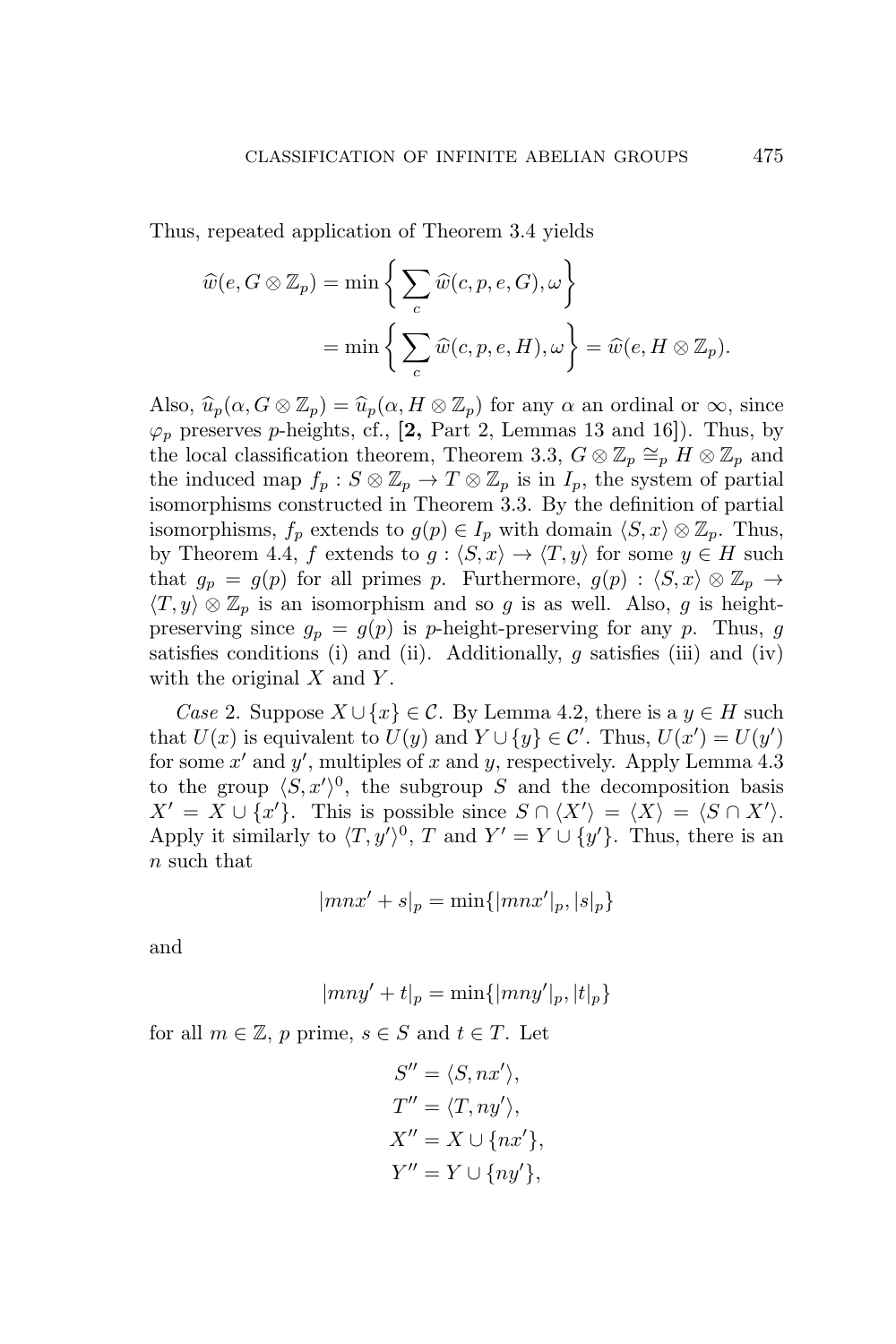and define  $g: S'' \to T''$  extending  $f$  by  $g(nx') = ny'$ . It is easy to verify that *q* satisfies conditions (i)–(iv) on *I*. Thus, as we showed in Case 1, there is a  $g' \in I$  extending g with x in its domain. This completes Case 2.

Now, for any  $x \in G$ , we first find  $X' \supseteq X$ ,  $X' \in \mathcal{C}$ ,  $x \in \langle X' \rangle^0$ , and successively extend  $f$  to each element of  $X'$  by Case 2 then to  $x$  by Case 1. By symmetry, we may extend *f* to any *y* in *H*. This proves *I* is a system of partial isomorphisms.

This theorem is in fact a generalization of the theorem of Barwise and Eklof.

**Corollary 4.6** ([1]). Let G and H be torsion groups. Then,  $G \equiv_{\infty} H$ *if and only if*  $\widehat{u}(\alpha, G) = \widehat{u}(\alpha, H)$  *for all*  $\alpha$  *an ordinal or*  $\infty$ *.* 

**Acknowledgments.** The authors wish to thank the referee for his/her comments on this paper.

#### REFERENCES

**1**. J. Barwise and P. Eklof, *Infinitary properties of abelian torsion groups*, Ann. Math. Logic **2** (1970), 25–68.

**2**. L. Fuchs, *Abelian p-groups and mixed groups*, University of Montreal Press, Montreal, 1980.

**3**. R. Göbel, K. Leistner, P. Loth and L. Strüngmann, *Infinitary equivalence of* Z*p-modules with nice decomposition bases*, J. Comm. Alg. **3** (2011), 321–348.

**4**. C. Jacoby, *The classification in*  $L_{\infty} \omega$  *of groups with partial decomposition bases*, Ph.D. dissertation, University of California, Irvine, 1980; revised version, 2010.

**5**. ∠*Dndefinability of local Warfield groups in L*<sub>∞</sub>*ω*, Contemp. Math. **576**, American Mathematical Society, Providence, RI, 2012.

**6.** C. Jacoby, K. Leistner, P. Loth and L. Strüngmann, *Abelian groups with partial decomposition bases in*  $L^{\delta}_{\infty \omega}$ , Part I, Contemp. Math. **576**, American Mathematical Society, Providence, RI, 2012.

**7**. C. Jacoby and P. Loth, *Abelian groups with partial decomposition bases in*  $L_{\infty\omega}^{\delta}$ , Part II, in Contemp. Math. **576**, American Mathematical Society, Providence, RI, 2012.

**8**.  $\Box$ ,  $\mathbb{Z}_p$ *-modules with partial decomposition bases in*  $L^{\delta}_{\infty}$ , Houston J. Math. **40** (2014), 1007–1019.

**9**. , *Partial decomposition bases and Warfield modules*, Comm. Algebra **42** (2014), 4333–4349.